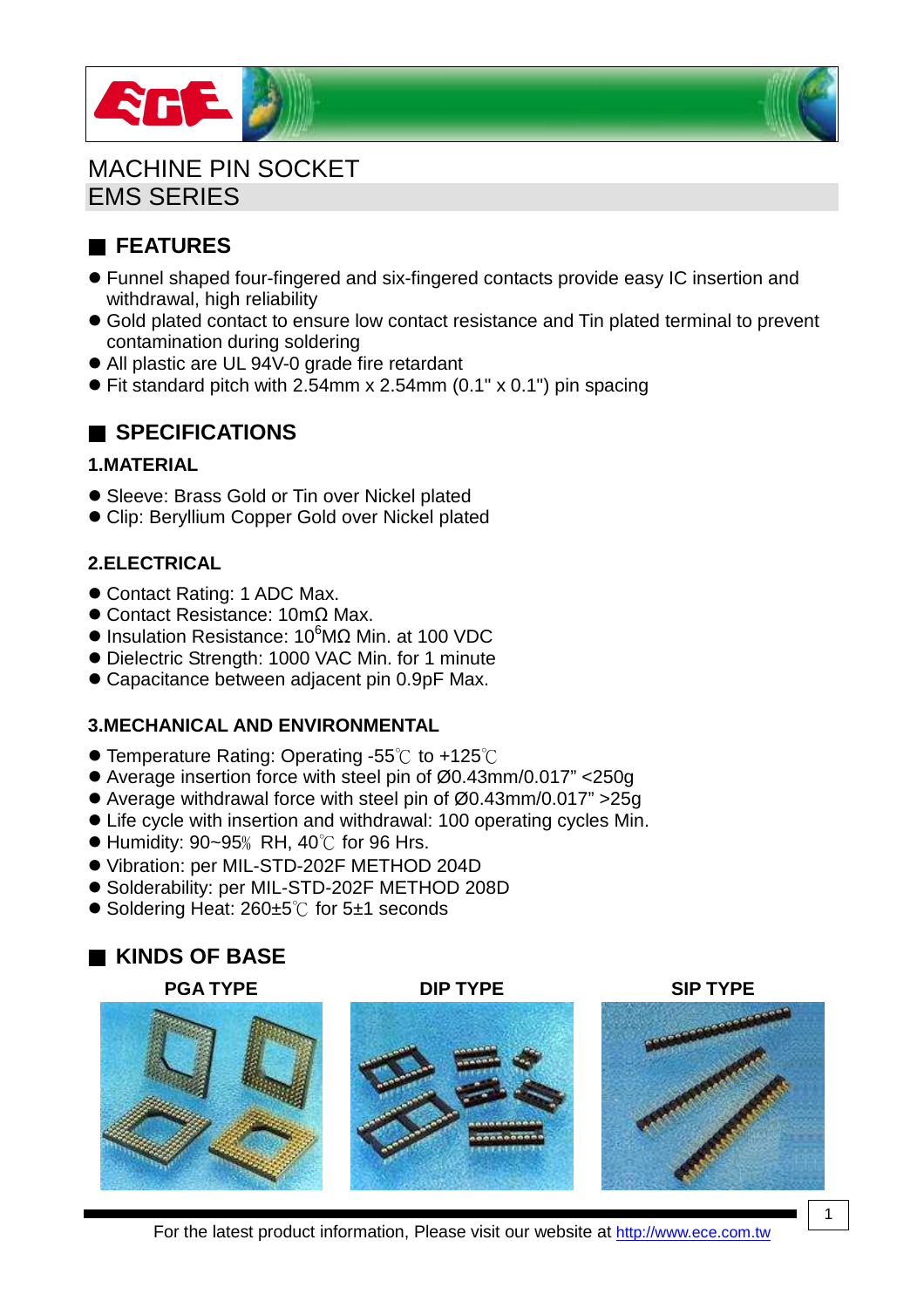



## ■ **CONSTRUCTION OF PIN**



## ■ **KINDS OF PIN: UNIT: mm(inch)**

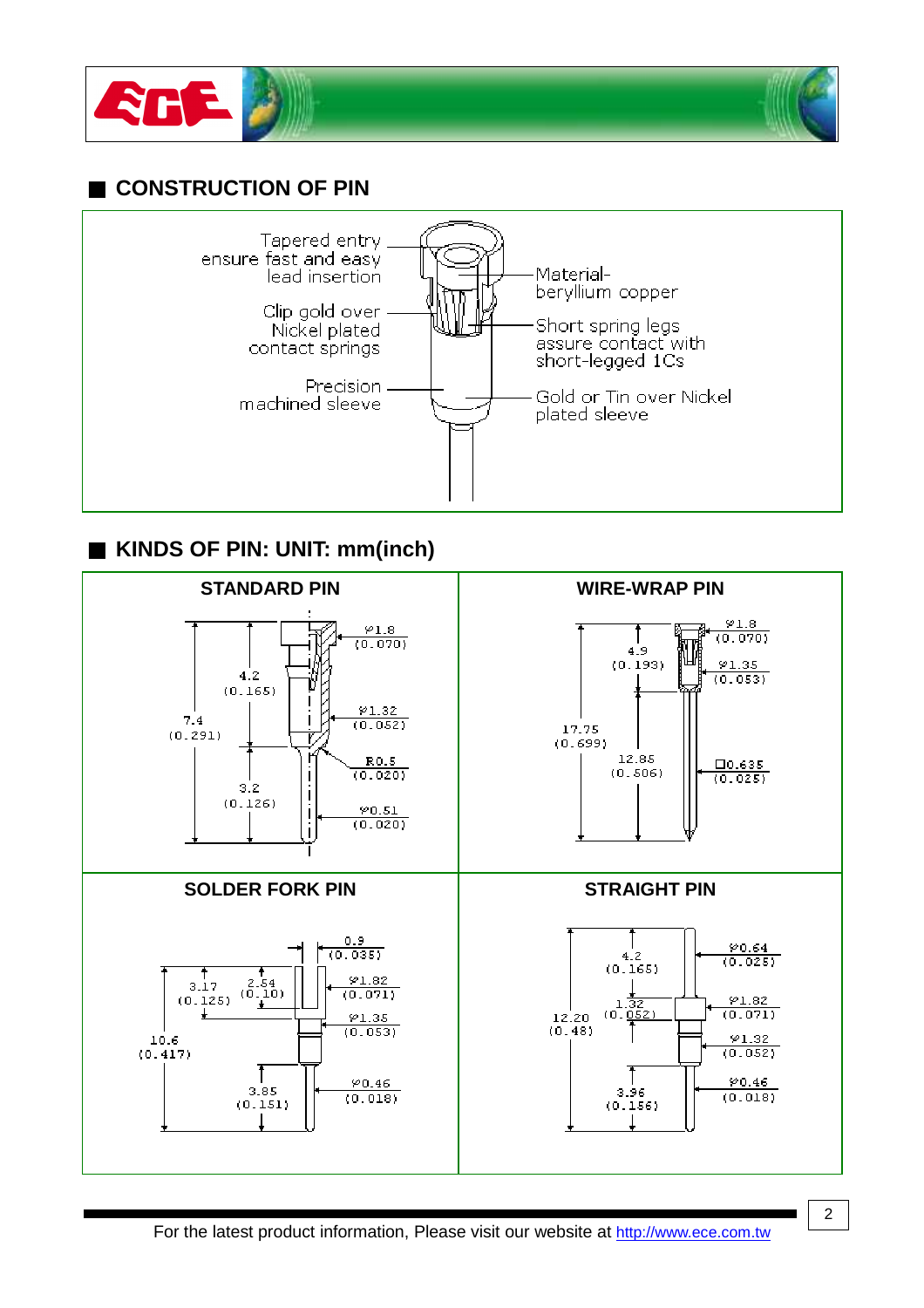



# PGA TYPE

# ■ **DIMENSIONS AND CIRCUITRY: UNIT: mm(inch)**

#### $\bullet$  STANDARD PIN



#### $\bullet$  **STRAIGHT PIN**



# ■ **PART NUMBERING SYSTEM**

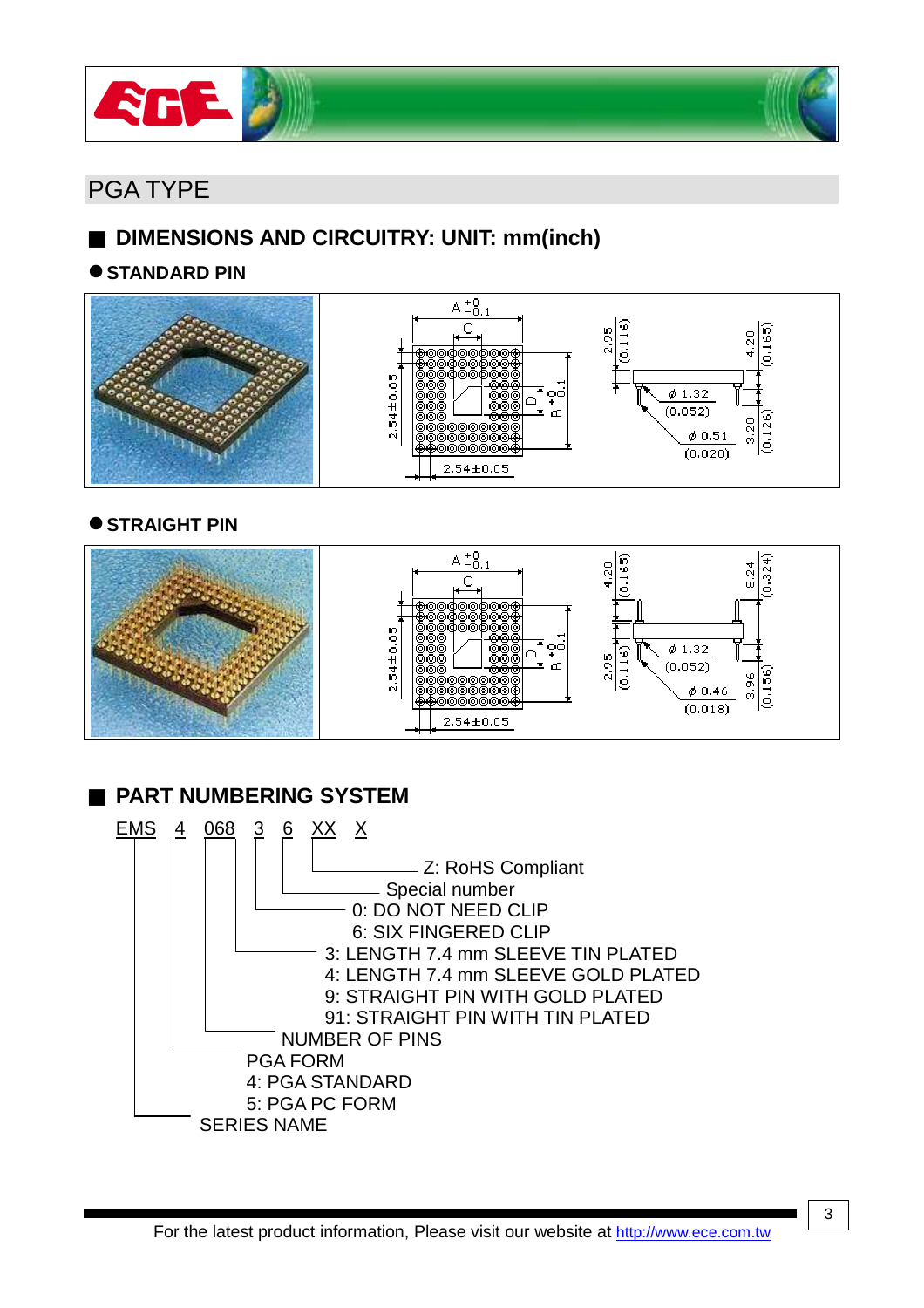



| PART NO.  | PIN NO.         | A     | B     | $\mathsf{C}$ | D     |
|-----------|-----------------|-------|-------|--------------|-------|
| EMS4044** | 8x8x2/44 PIN    | 20.20 | 17.78 | 8.50         | 8.50  |
| EMS4064** | 10×10×2/64 PIN  | 25.20 | 22.86 | 12.70        | 12.70 |
| EMS4065** | 10×10×3/65 PIN  | 25.20 | 22.86 | 12.70        | 12.70 |
| EMS4068** | 11x11x2/68 PIN  | 28.50 | 28.50 | 17.50        | 17.50 |
| EMS4072** | 11x11x2/72 PIN  | 27.78 | 25.40 | 14.75        | 14.75 |
| EMS4084** | 13x13x2/84 PIN  | 33.60 | 30.48 | 17.80        | 17.80 |
| EMS4096** | 11×11×3/96 PIN  | 27.84 | 25.4  | 9.70         | 9.70  |
| EMS4101** | 13x13x3/101 PIN | 32.92 | 30.48 | 17.20        | 17.20 |
| EMS4121** | 13x13x3/121 PIN | 33.42 | 30.48 | 17.40        | 17.40 |
| EMS4132** | 14x14x3/132 PIN | 35.96 | 33.02 | 19.90        | 19.90 |
| EMS4133** | 14x14x3/133 PIN | 35.96 | 33.02 | 19.90        | 19.90 |
| EMS4144** | 15x15x3/144 PIN | 38.50 | 35.56 | 20.30        | 20.30 |
| EMS4145** | 15x15x3/145 PIN | 38.50 | 35.56 | 20.30        | 20.30 |
| EMS4149** | 15x15x4/149 PIN | 39.15 | 35.56 | 17.70        | 17.70 |
| EMS4168** | 17x17x3/168 PIN | 43.58 | 40.64 | 24.40        | 24.40 |
| EMS4169** | 17×17×3/169 PIN | 43.58 | 40.64 | 24.40        | 24.40 |
| EMS4176** | 15x15x4/176 PIN | 38.50 | 35.56 | 16.50        | 16.50 |
| EMS4177** | 15x15x5/177 PIN | 38.50 | 35.56 | 16.50        | 16.50 |

## ■ **STANDARD CONFIGURATIONS**

#### ● PGA PC FOORM ● SPECIAL FORM NO. ONE



4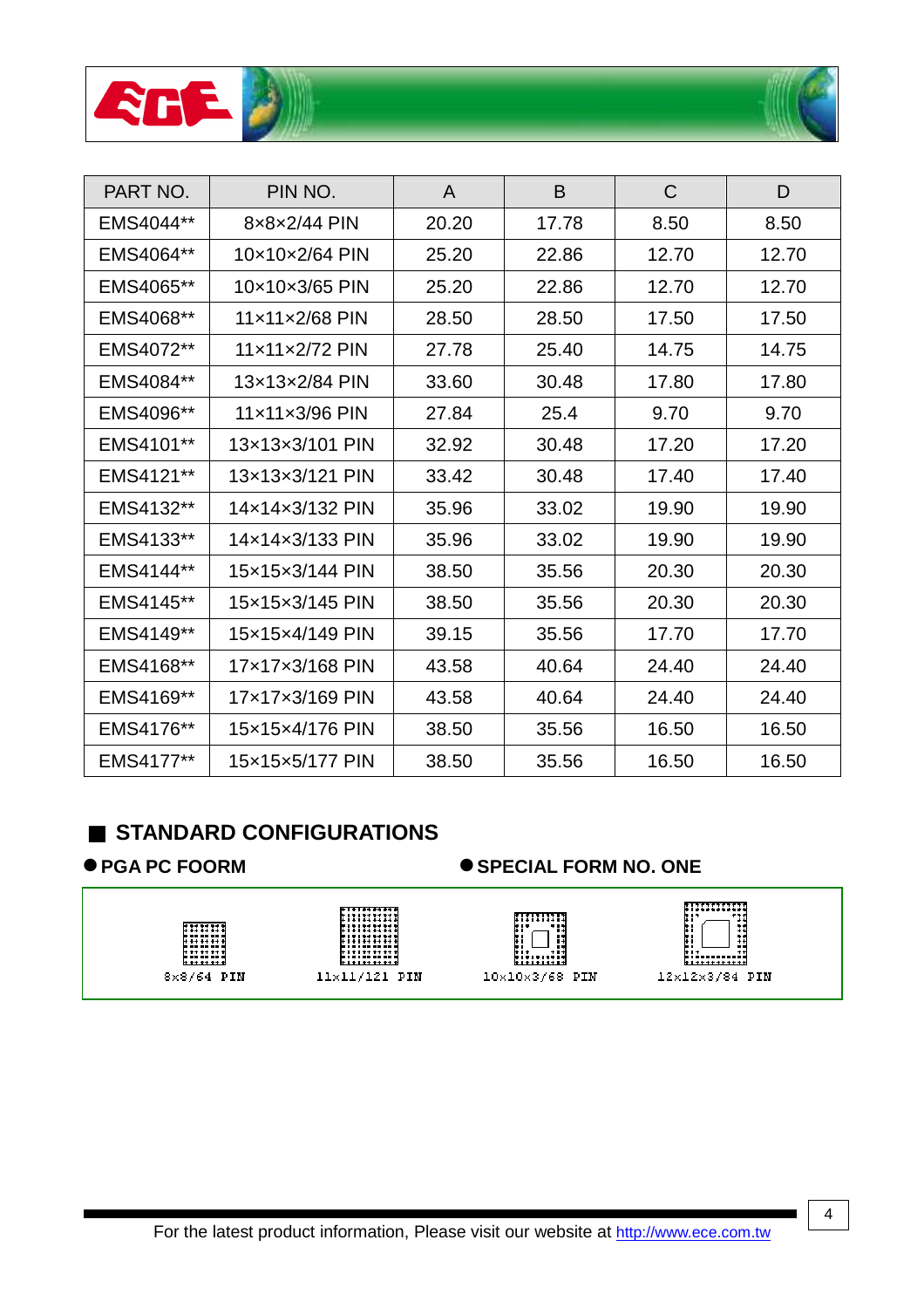



#### **PGA FOORM**

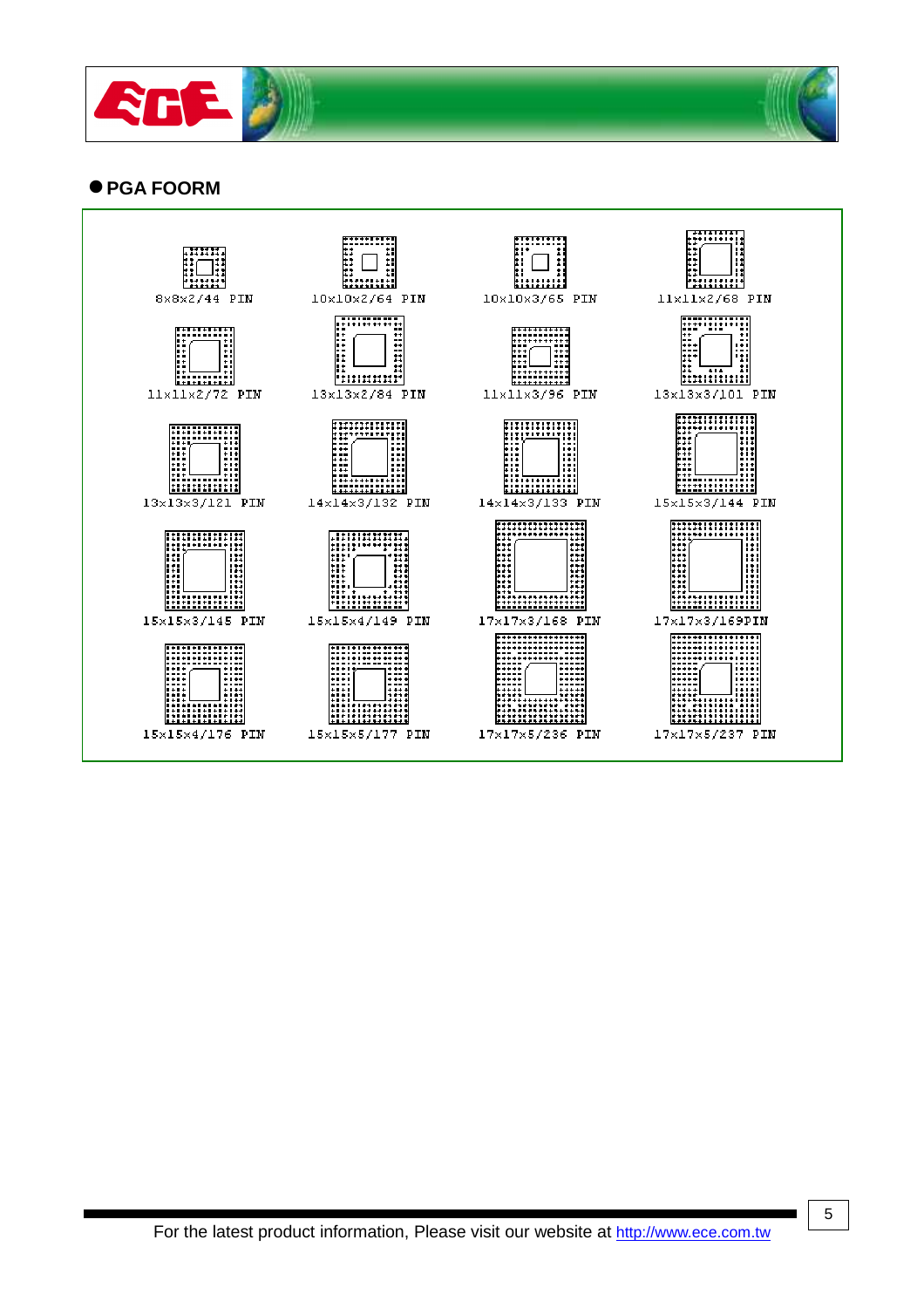

# DIP TYPE

# ■ **DIMENSIONS AND CIRCUITRY: UNIT: mm(inch)**

#### $\bullet$  STANDARD PIN



**WIRE-WRAP PIN**



**SOLDER FORK PIN** 



**STRAIGHT PIN** 

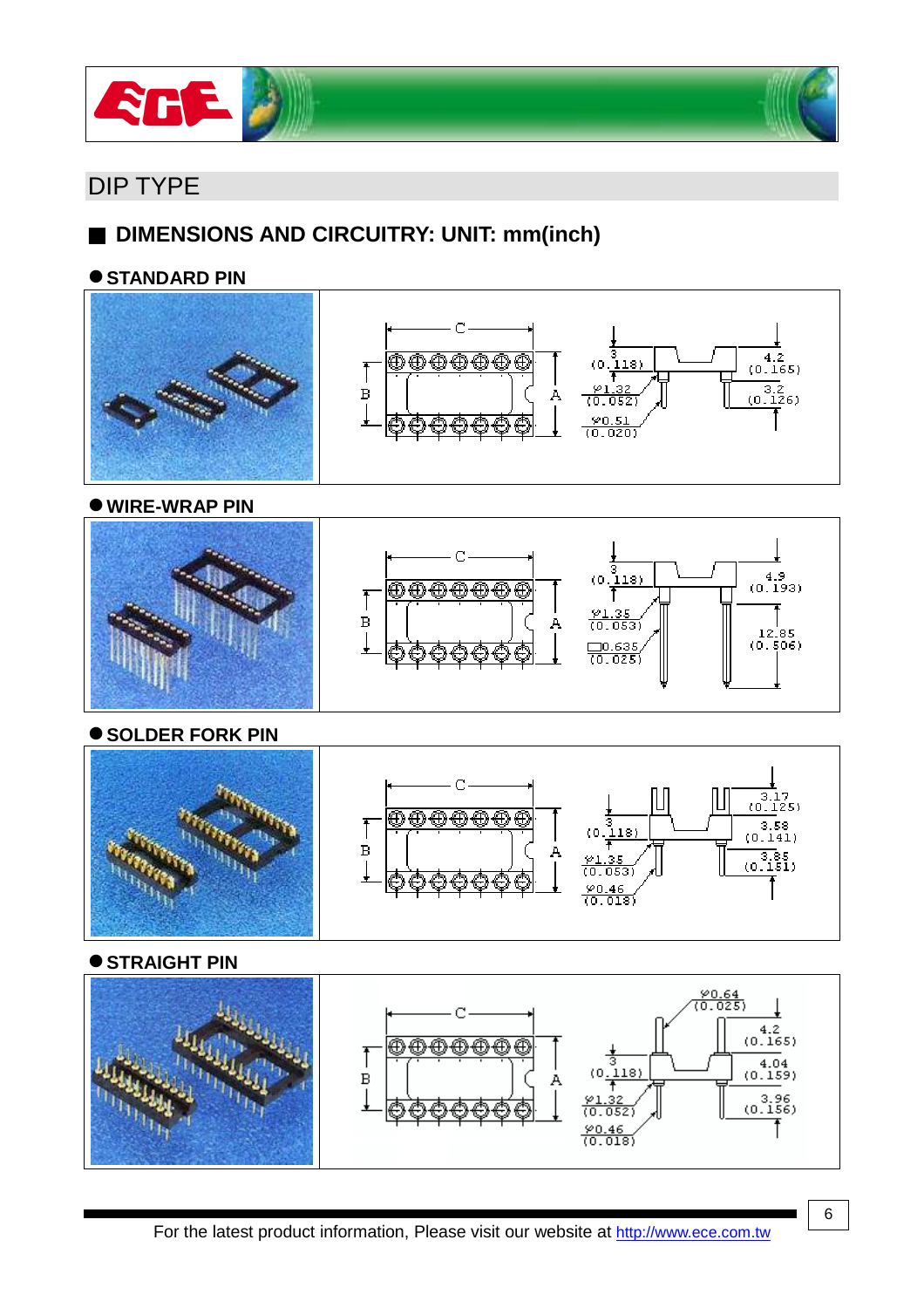

- 7: OSCILLATOR TYPE TWO ROW PITCH 0.3"
- 2: DIP TYPE (PLASTIC BASE)

| <b>SERIES NAME</b> |  |
|--------------------|--|
|--------------------|--|

| PART NO.  | PIN NO. | A    | B     | $\mathsf{C}$ | PART NO.  | PIN NO. | A    | B     | $\mathsf{C}$ |
|-----------|---------|------|-------|--------------|-----------|---------|------|-------|--------------|
| EMS2306** | 6       | 10.1 | 7.62  | 7.6          | EMS2324** | 24      | 10.1 | 7.62  | 30.4         |
| EMS2308** | 8       | 10.1 | 7.62  | 10.1         | EMS2624** | 24      | 17.7 | 15.24 | 30.4         |
| EMS2310** | 10      | 10.1 | 7.62  | 12.7         | EMS2628** | 28      | 17.7 | 15.24 | 35.5         |
| EMS2314** | 14      | 10.1 | 7.62  | 17.7         | EMS2632** | 32      | 17.7 | 15.24 | 40.6         |
| EMS2316** | 16      | 10.1 | 7.62  | 20.3         | EMS2636** | 36      | 17.7 | 15.24 | 45.7         |
| EMS2318** | 18      | 10.1 | 7.62  | 22.8         | EMS2640** | 40      | 17.7 | 15.24 | 50.8         |
| EMS2320** | 20      | 10.1 | 7.62  | 25.4         | EMS2648** | 48      | 17.7 | 15.24 | 60.9         |
| EMS2422** | 22      | 12.7 | 10.16 | 27.9         | EMS2964** | 64      | 25.4 | 22.86 | 81.2         |

7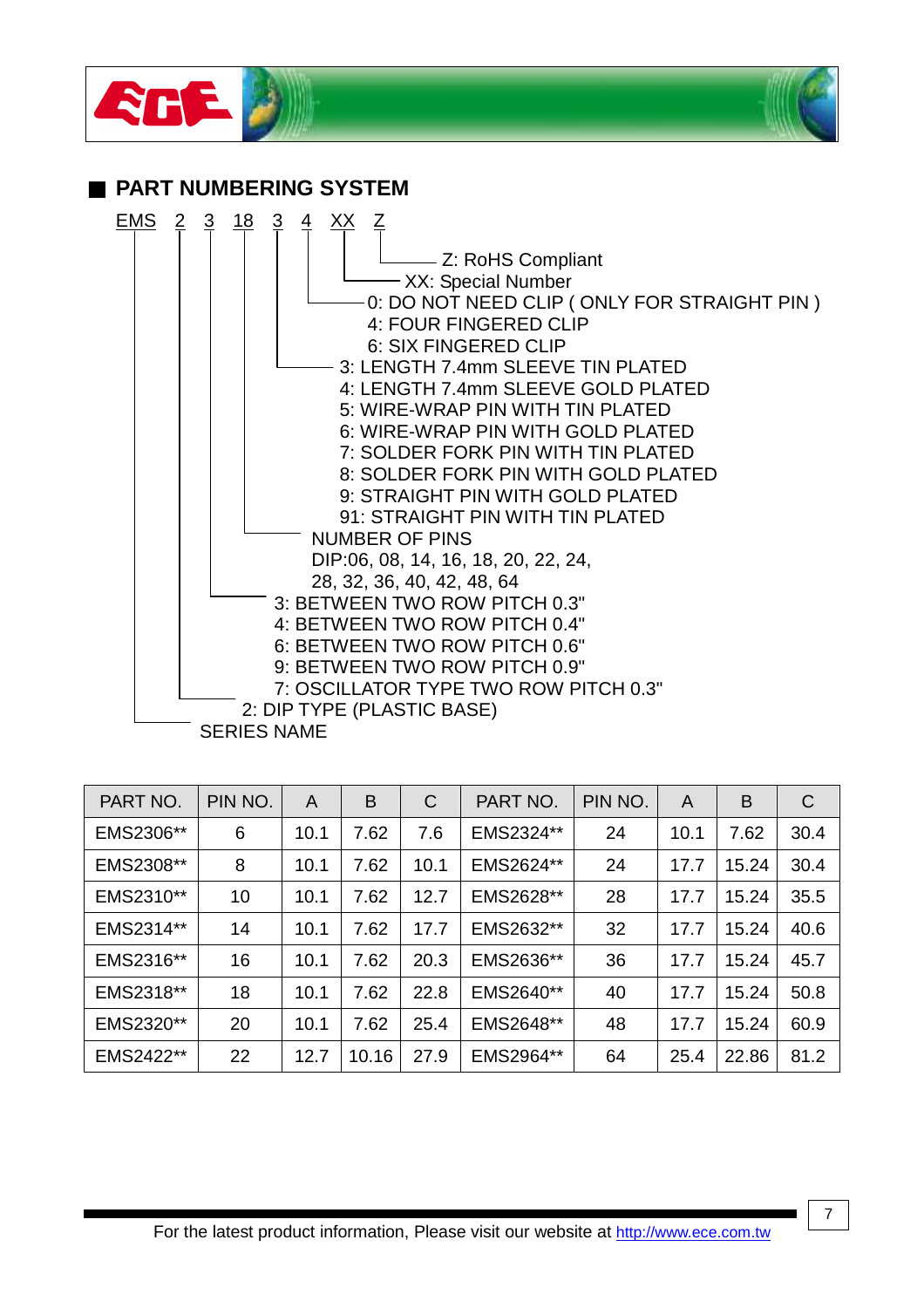



## SIP TYPE

# ■ **DIMENSIONS AND CIRCUITRY: UNIT: mm(inch)**

#### $\bullet$  STANDARD PIN





**WIRE-WRAP PIN**





#### **SOLDER FORK PIN**





#### **STRAIGHT PIN**